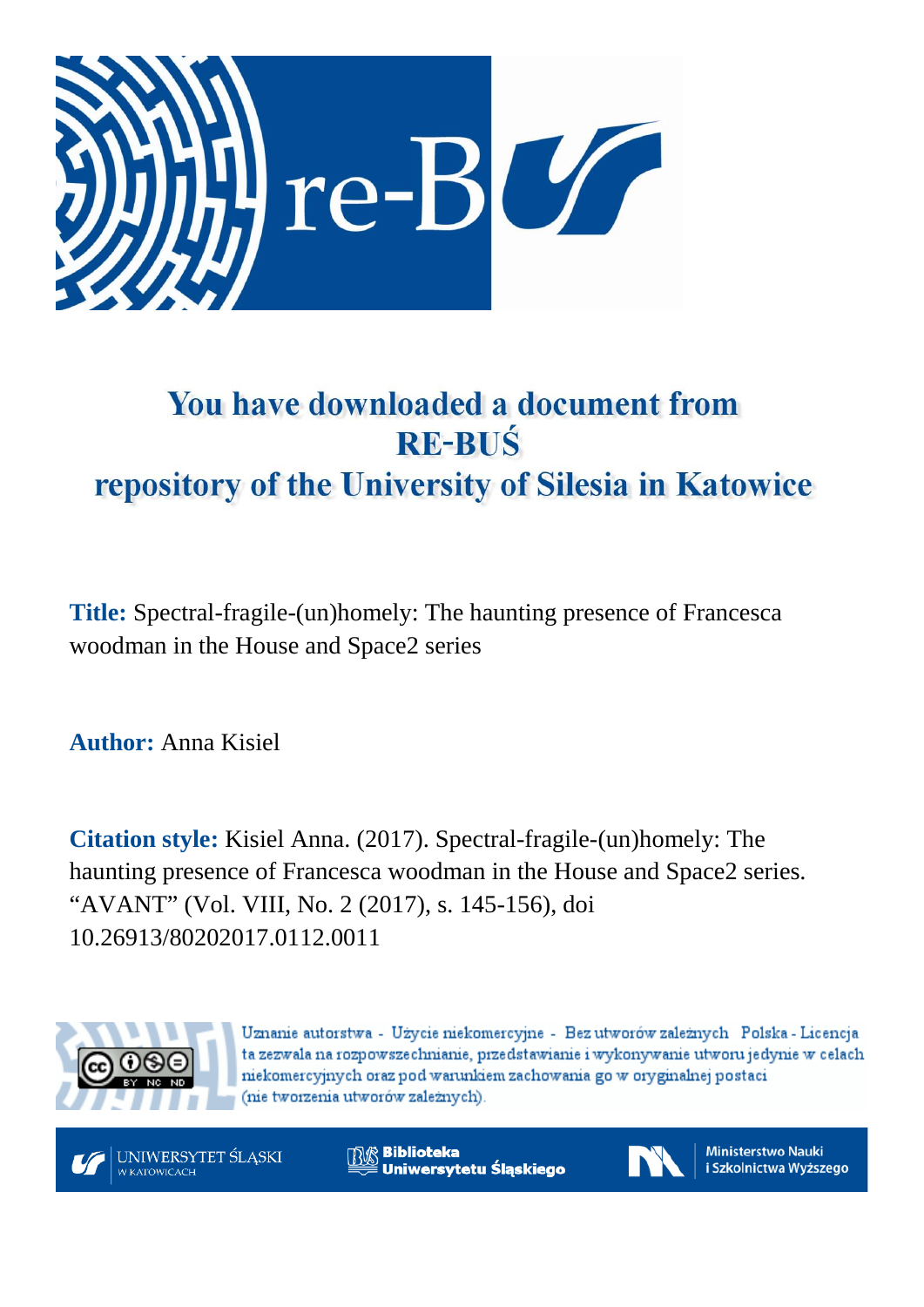

# **Spectral**—**Fragile**—**(Un)homely: The Haunting Presence of Francesca Woodman in the**  *House* **and** *Space<sup>2</sup>* **Series**

#### **Anna Kisiel**

University of Silesia in Katowice *kisiel.anna-@-outlook.com*

Received 5 March 2017; accepted 8 October 2017.

#### **Abstract**

In the *House* and *Space<sup>2</sup>* photographic series, Francesca Woodman captures the environments that may be considered disruptive; still, it is a female model—in her inconstant poses, always partially blurred or hidden—that holds the viewer's attention. The pictures therefore evoke a twofold sense of obscurity, since their unfriendly interiors are occupied by the uncanny, semi-absent yet ceaselessly present, dis-appearing woman, who turns out to be Woodman herself. Woodman's spectral presence and the unhomely locations she haunts—being simultaneously the photographer and the object of her photographs—are examined in this article by means of Bracha L. Ettinger's matrixial theory. Ettingerian psychoanalysis, juxtaposed with Roland Barthes, Sigmund Freud, and Jacques Lacan, provides the tools to challenge the dominant non-affirmative understanding of Woodman's self-portraits as works of disappearing and failing subjectivity: an understanding whose obvious point of support is found in the artist's biography. Instead, Ettinger's system makes it possible to look at this *oeuvre* through the prisms of fragility, homeliness, and the potential emergence of blurry, ghostly subjectivity. Moreover, the article examines the ways in which Woodman resists the divisions imposed on her and the medium she uses (such as the Barthesian triad of Operator, Spectator, and Spectrum, and the dichotomies of me / the Other and subject / object).

**Keywords**: Francesca Woodman; Bracha L. Ettinger; matrixial theory; the uncanny; homeliness; fragility; photography; blurry subjectivity.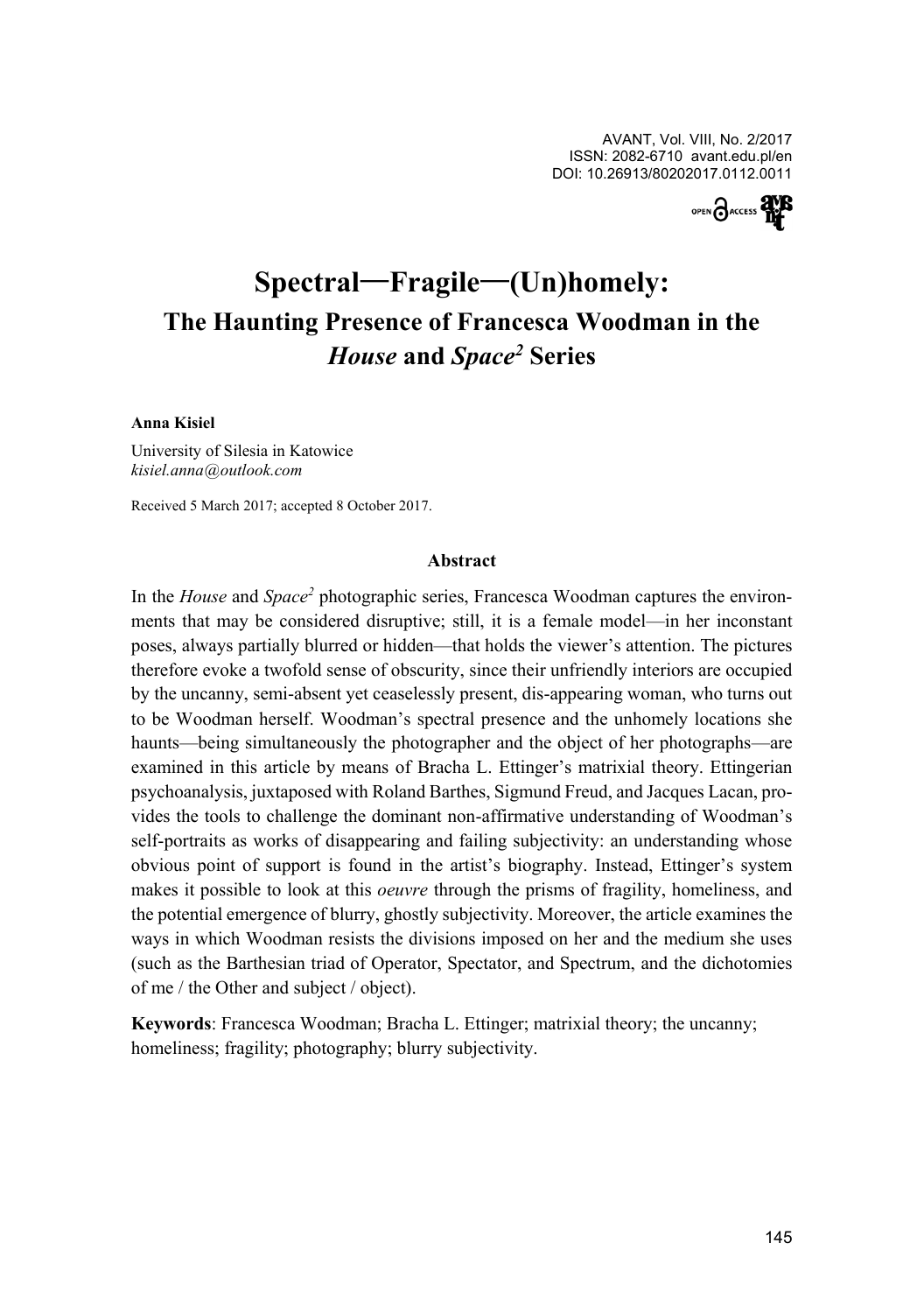# **Haunting Presence**

The title alone of Francesca Woodman's black and white photograph *My House*, taken in Providence, Rhode Island in 1976, may be associated with a homely space of intimacy and security—the place one belongs to (Woodman in Townsend, 2006, p. 105). Yet, when we confront it with the picture, it seems that these connotations do not fit. Instead of a supposedly friendly interior, we encounter a messy, chaotic, and ruined room, with plastic wrap scattered all over the floor. The room is, however, not empty. Its corner is occupied by a woman, probably naked, with a black hand, her whole body covered with plastic wrap. We are unable to see her clearly, as the plastic blurs the boundaries of her flesh and makes her face invisible. Her semi-presence disturbs both the inconstant interior and us, since it questions the stable distinctions we are used to.

Woodman, an American photographer born in 1958 to an artistic family, started taking pictures at the age of thirteen. She was a promising artist, who did not achieve success during her lifetime. In 1981 she committed suicide. Although her artistic activity was short, and the photographer herself was very young, her *oeuvre* consists of complex and haunting images, whose key motifs constitute a specific viewing experience. Her photographs are mainly black and white self-portraits. One of their most characteristic features is blur, caused by either movement or a long exposure time. Another co-emerging motif is a female model, often nude, fusing with devastated or uncanny surroundings. Despite the inconstant scene, the woman herself frequently appears to be delicate and vulnerable. These elements contribute to the intriguing character of her pictures.

The aim of this article is twofold. First, Woodman's *House* and *Space<sup>2</sup>* photographic series will be explored with regard to the model's spectral existence and the locations she haunts. Second, the ways in which Woodman challenges the divisions imposed on her and the medium she uses will be investigated. I intend to examine Woodman's self-depictions and comment upon them by means of the tools provided by Bracha L. Ettinger's matrixial theory, believing that this system enriches possible Barthesian, Freudian, and Lacanian readings of these photographs; the aforementioned theorists will simultaneously serve the purpose of contextualising the Ettingerian intervention in the fields of psychoanalysis and aesthetics. Woodman's *oeuvre* will be looked at through the prisms of fragility, homeliness, and the potential emergence of blurry subjectivity, grounded upon connectedness instead of separation, castration, and lack.

Just as the viewer is haunted by Woodman's partially absent yet ceaselessly present female figure, so is her photography by non-affirmative critiques, often labelling it as "suicide art." In "Francesca Woodman's Photography: Death and the Image One More Time," Peggy Phelan argues that Woodman's suicide may be her final artistic act. Analysing Woodman in the context of Freudian-Lacanian psychoanalysis, and Barthes's and Benjamin's views on the essence of photography, Phelan identifies her self-portraiture as "a way to rehearse her own death" (2002, p. 987). Margaret Sundell continues the psychoanalytical reading, proposing that the artist's works are repetitive narcissistic re-entries into the moment in which the self is in tension with its surroundings (1996, pp. 437–438).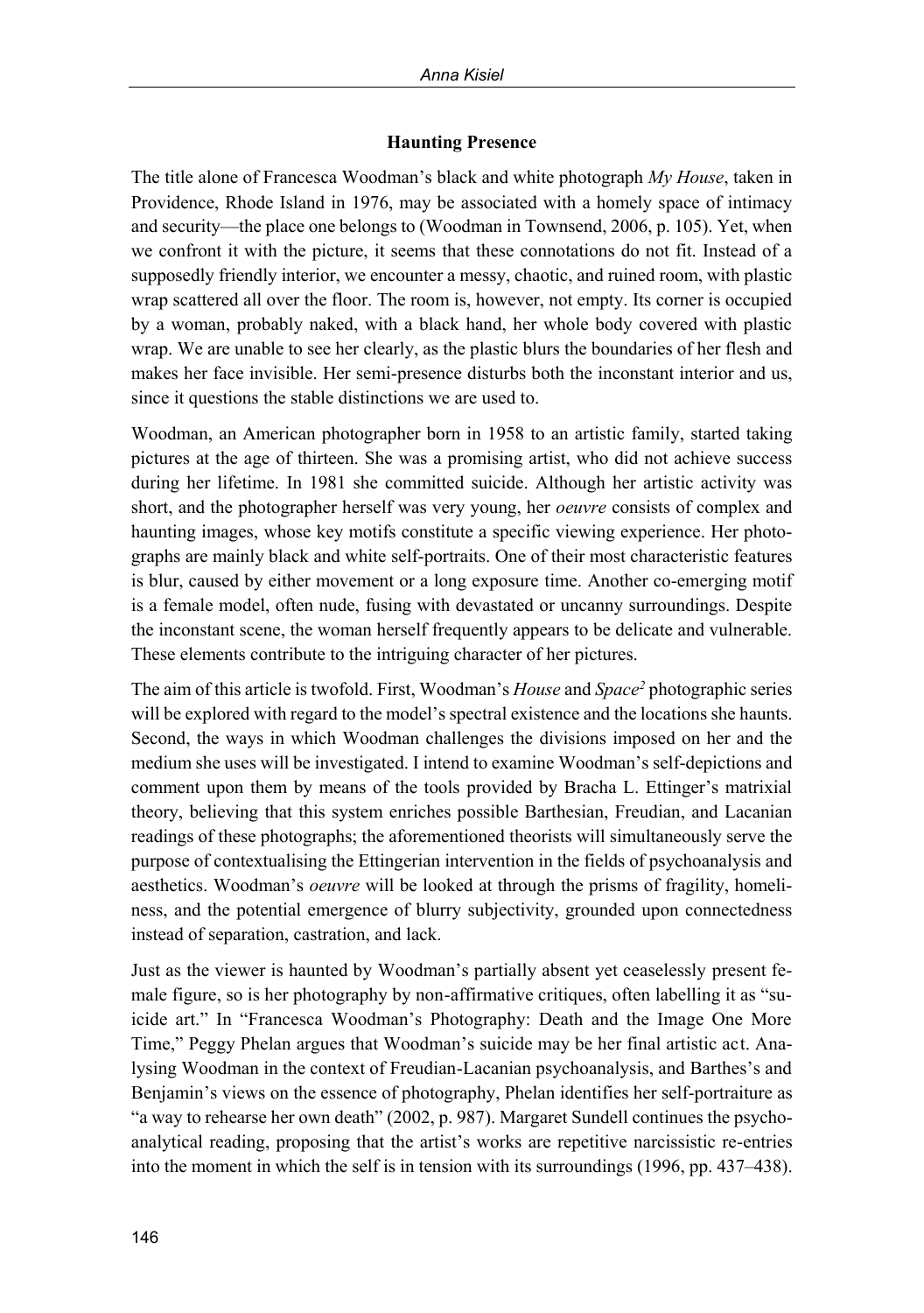This thesis is reconsidered in Jui-Ch'i Liu's "Francesca Woodman's Self-Images: Transforming Bodies in the Space of Femininity" (2004). Liu claims that there is one distinguishing and crucial element of the photographer's *oeuvre* which is not emphasised sufficiently in the aforementioned text—a desire and dynamic attempt to "[reunite] with the maternal source" (Liu, 2004, p. 27).<sup>1</sup> The tropes which resurface in the above readings are death, disappearance, and return to the maternal sphere, the last one connoting symbiosis, fusion, or psychosis in the psychoanalytical discourse. This article aspires to reconsider such approaches. Instead of remaining within the tradition of understanding Woodman's photographs as works of perishing or failing subjectivity (which can be easily supported when one takes the artist's biography into account), I will endeavour to indicate a different interpretative path, paved by Ettinger's theoretical writings.

Bracha L. Ettinger's matrixial theory eludes—and questions the primacy of—the dichotomous frame of classical Phallus-grounded theories, yet without rejecting these systems. She develops the notion of the Matrix, returning to the Latin roots of the word, associating it with the womb (see Ettinger, 2006a, p. 64). The womb is identified in this theory as an archaic space of difference and encounter, whose participants influence each other. Within such a space, boundaries of the self either are not yet completely fixed or lose significance because of the experienced proximity. The Matrix is claimed to reflect these attributes of the womb, and it simultaneously transfers the female organ "from nature to culture" (Ettinger, 2006b, p. 181). <sup>2</sup> This founding concept of the Ettingerian system is defined as a prenatal signifier of originary feminine difference, and a psychic space of encounter of the *I* and the *non-I*. The Matrix does not form the binary opposition to the Phallus; rather, it is a supplementary signifier, expanding the scope of the Symbolic order. <sup>3</sup> The underpinnings of this theoretical intervention are feminine corporeality (in particular, pregnancy and intrauterine experience), and Ettinger's clinical practice, experiences of belonging to the Second Generation after the Holocaust, and artistic activity. Inspired by the intrauterine sphere and maternity, Ettinger claims that the primary instance of subjectivity is an encounter, which is a notion that challenges the primacy of separation present in Freudian

<sup>&</sup>lt;sup>1</sup> Liu describes Woodman's desire as "active" in order to emphasise the contrast between her photographs and Man Ray's *Retour à la raison* (which is argued to be a depiction of the female body passively absorbed by its surroundings); nevertheless, what is at stake is the desire for fusion—an attribute that in the phallocentric thought is ascribed to the feminine (Liu, 2004, pp. 27–29).

<sup>&</sup>lt;sup>2</sup> The relationship between "nature" and "culture," or between the womb and the Matrix, echoes the relation between the penis and the Phallus in classical psychoanalysis. Ettinger clarifies: "The womb and the prenatal phase are the referents to the Real to which the imaginary Matrix corresponds. But as a concept, the Matrix is no more—but no less—related to the womb than the Phallus is related to the penis. That is, Matrix is a symbolic concept" (Ettinger, 1993 as cited in Pollock, 2006b, p. 17).

<sup>&</sup>lt;sup>3</sup> For a study of the matrixial feminine difference and its resistance to the phallic binary logic, see Pollock (2009, pp. 9–10). For a thorough examination of the evolution of the concept of the Matrix in Ettinger's work and its various aspects, see Pollock (2006b, pp. 12–21).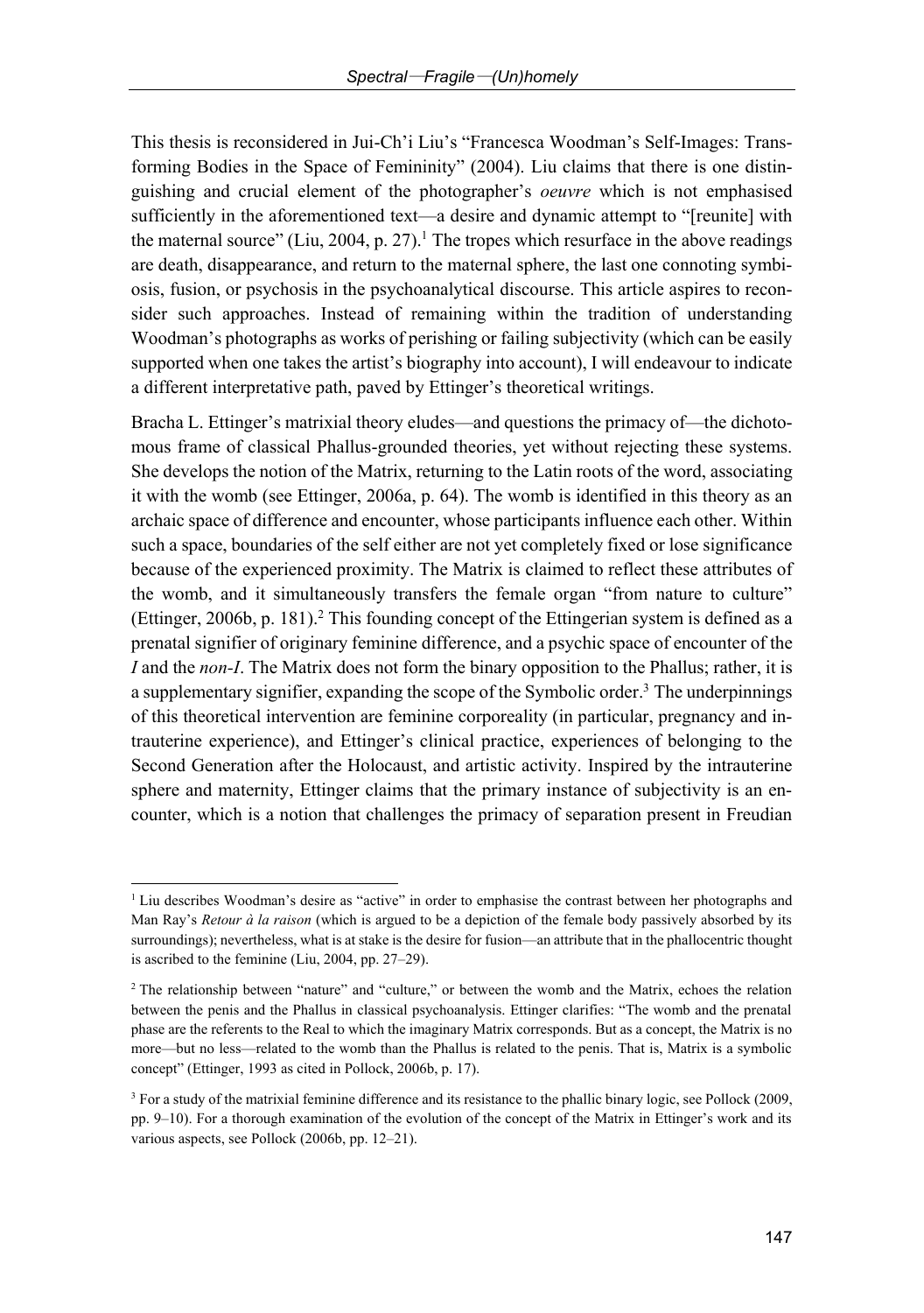and Lacanian paradigms. In her view, the subjectivising process is foundationally affirmative before—but also beyond—the postnatal period, during which a series of cuts prevails in shaping the *I* (see Ettinger, 2006a, pp. 84–85). <sup>4</sup> Thereby, *subjectivity-as-encounter*—as Ettinger names it—implies transmission, shareability, and intimate transformation between two (or more) subjects. Ettinger delineates this paradoxical subjectivising stratum as follows: "In subjectivity-as-encounter—where an-other is not an absolute separate Other—[relations-without-relating] turn both of us into partial-subjects, still uncognized, thoughtlessly known to each other, matrixially knowing each other, in painful fragility" (Ettinger, 2006c, p. 144). The issue of encounter is tightly linked to Ettinger's artistic practice. Ettinger claims that an encounter with art may generate the possibility of proximity and participation, and associates such a meeting with *wit(h)nessing*—a sense of unexpected and irreducible closeness provoked by the artwork in the sphere not mastered by phallic paradigms (Ettinger, 2006c, pp. 148–151). The matrixial is then an almostunbounded space of connectivity which, however, cannot be mistakenly taken for symbiosis and fusion, as they exclude any possibility of subjectivity. <sup>5</sup> This stratum may become accessible only through precarious acts of fragilising, opening, and exposing oneself to the Other (Ettinger, 2006c, p. 152).

The dominant view on Woodman's art can be challenged by means of Ettinger's theory, whose postulates provoke an affirmative assessment of it. <sup>6</sup> Having briefly introduced the main assumptions of the matrixial psychoanalysis, in the following sections I will employ several Ettingerian concepts for the purpose of examining the *House* and *Space<sup>2</sup>* series; I will also juxtapose these concepts with Barthes, Freud, and Lacan to broaden both interpretative and theoretical frameworks. *Self-fragilisation* may be seen as one of the conditions of re-entering the matrixial borderspace; it is an act of becoming vulnerable when facing the Other, opening one's boundaries, and, in a sense, preparing for a transformation, implicit in a matrixial encounter. This notion is inextricably linked to *resistance*, which in Ettingerian terminology covers withstanding the phallic urge to set clear borders between

 $\overline{a}$ 4 It does not, however, mean that the matrixial stratum of subjectivity disappears after birth, which would imply that the Matrix is exclusively prenatal. Rather, it gives way to the phallic subjectifying stratum while co-existing with it (Ettinger, 2006a, pp. 84–85). It can occasionally resurface in certain conditions, for instance provoked by *wit(h)nessing*, which is going to be briefly discussed below.

<sup>5</sup> Griselda Pollock clarifies that the matrixial borderspace is grounded upon two (or more) subjects "sharing space but never fusing, encountering but never dissolving their boundaries, jointly eventing without ever knowing fully the other's event" (Pollock, 2009, p. 14).

<sup>6</sup> A remarkable affirmative re-reading of Woodman's art is proposed by Claire Raymond in *Francesca Woodman and the Kantian Sublime* (2010). Questioning the validity of looking at Woodman's *oeuvre* through the prism of her death, Raymond instead focuses on the American photographer as a *sui generis* theoretician of the Kantian notion of the sublime, in a sense that "[her] photographs are not passive receptacles of aesthetic theory but rather interrogate, alter, and generate that theory" (Raymond, 2016, p. 3). In her study of Woodman's exploration of the medium of photography and the recurring motifs of blur, space / architecture, gendered flesh, and the gaze, Raymond turns also to Bracha L. Ettinger; however, the matrixial theory becomes a briefly mentioned context rather than a tool (see Raymond, 2016, p. 32). The matrixial approach—if adopted to a greater degree—takes us to a new territory in the reception of Woodman's work.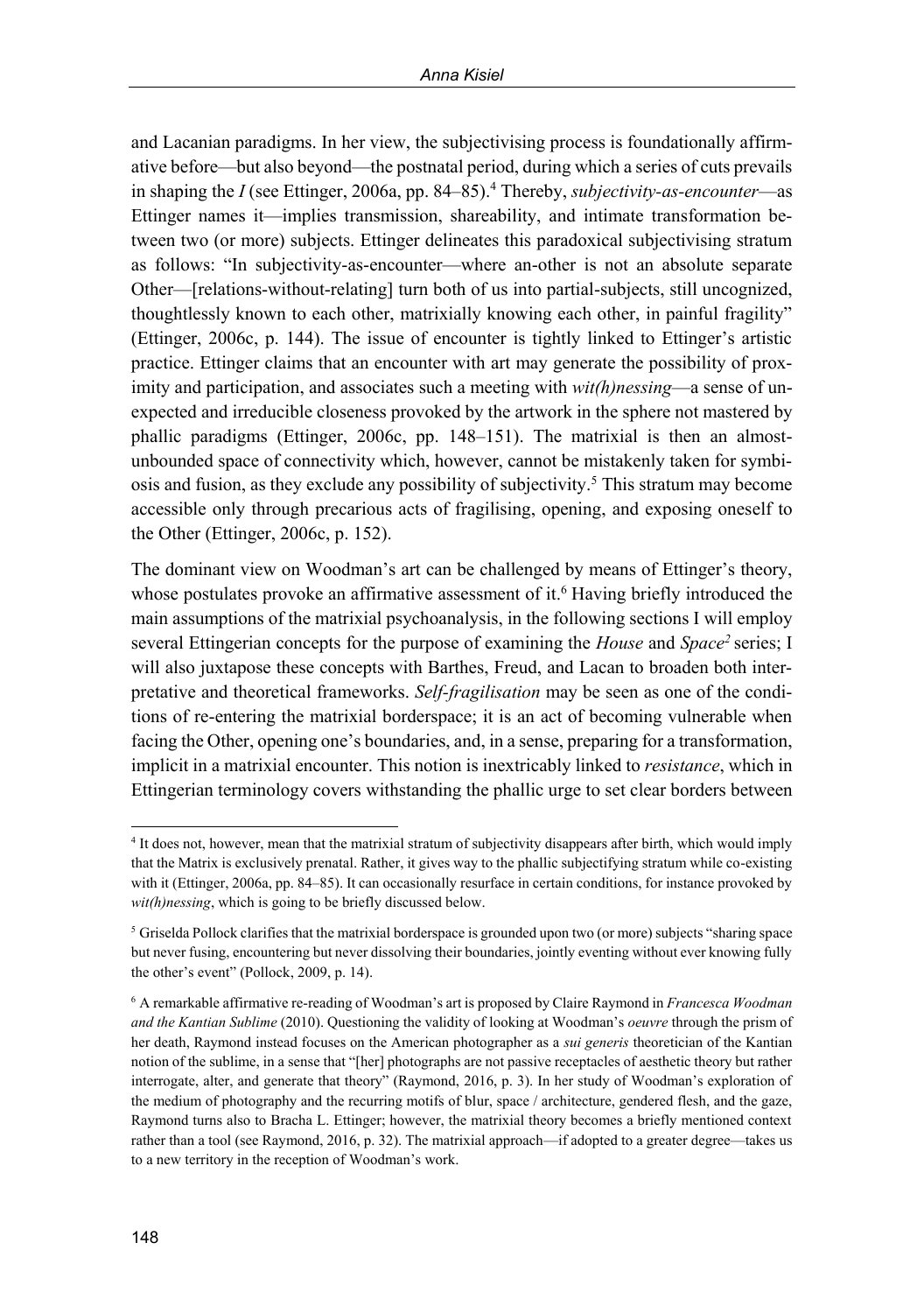self and the Other, and, often, to objectify the Other. Finally, Ettinger's re-reading of Freudian *uncanny*—a term that becomes one of the foundations of the theory of the Matrix—will be commented upon in the context of matrixial subjectivity.

### **Fragilisation in the** *House* **Series**

*House #3*, taken in Providence, Rhode Island in 1976, corresponding in style and themes to the previously mentioned *My House* photograph, is one of Woodman's pictures in which seemingly clear-cut distinctions become vague (Woodman in Townsend, 2006, p. 107). The eponymous house is dilapidated, as if abandoned, and on the floor we can see broken pieces. These items and strong, contrasting light produce the feeling of inconstancy, although the image itself is sharp. In fact, only one element of the whole scene is blurred: a woman, hidden under the window frame. She is covered with fragments of wallpaper, whereas a long exposure time, along with the model's movement, creates an impression of her merging with the surroundings. Such a linkage constitutes a sense of belonging—or rather of an attempt to belong—to the place. This peculiar urge to connect with the environment appears to reflect the desire to resist the limitations of the body, which in this case is the female body. We may thus assume that the photograph captures the search for subjectivity in a vulnerable and inconstant sphere. Such a struggle to transcend one's corporeality is far from being passive, since the model's movement responsible for the creation of the blurry photograph is not the only dynamic element of it. When the viewer looks closely<sup>7</sup> at the shades that compose the woman's dim face, he or she notices her eyes, gazing at the camera. The model resists both the passivity of fusing with the surroundings and the possibility of becoming an object of the image: she is not merely to be looked at, as she gazes back at the viewer, mastering the space within the photographic frame and affirming her relentless presence.

This subjectifying act witnessed in the picture places Woodman in opposition to Roland Barthes's assumption that the portrait-taking activity may be linked with objectification: namely, that it represents the disquieting moment when the model is "neither subject nor object but a subject who feels he [or she] is becoming an object" (Barthes, 1981, p. 14). Thus, in Barthes's thought, the depicted person is a phantom unable to control the viewers' possible interpretations: a phantom experiencing "a micro-version of death" (1981, p. 14).<sup>8</sup> The artist also seems to disagree with the Barthesian triad of Spectator, Operator, and Spectrum imposed on photography. In *Camera Lucida*, Barthes suggests that the Operator's—that is, the photographer's—attitude towards picture-taking may be associated with

<sup>7</sup> For further reflections on the activity of looking at Woodman's photographs, see Simon (2010, pp. 28–35). The author argues that the size of Woodman's self-depictions requires a closer look from the viewer and thus creates a different—more intimate—viewing experience.

<sup>8</sup> There is, however, one element that Barthes considers pleasurable in the whole act—namely, it is the sound that the camera produces when the picture is being taken. As the theorist insists, it interrupts the deadly pose (Barthes, 1981, p. 15).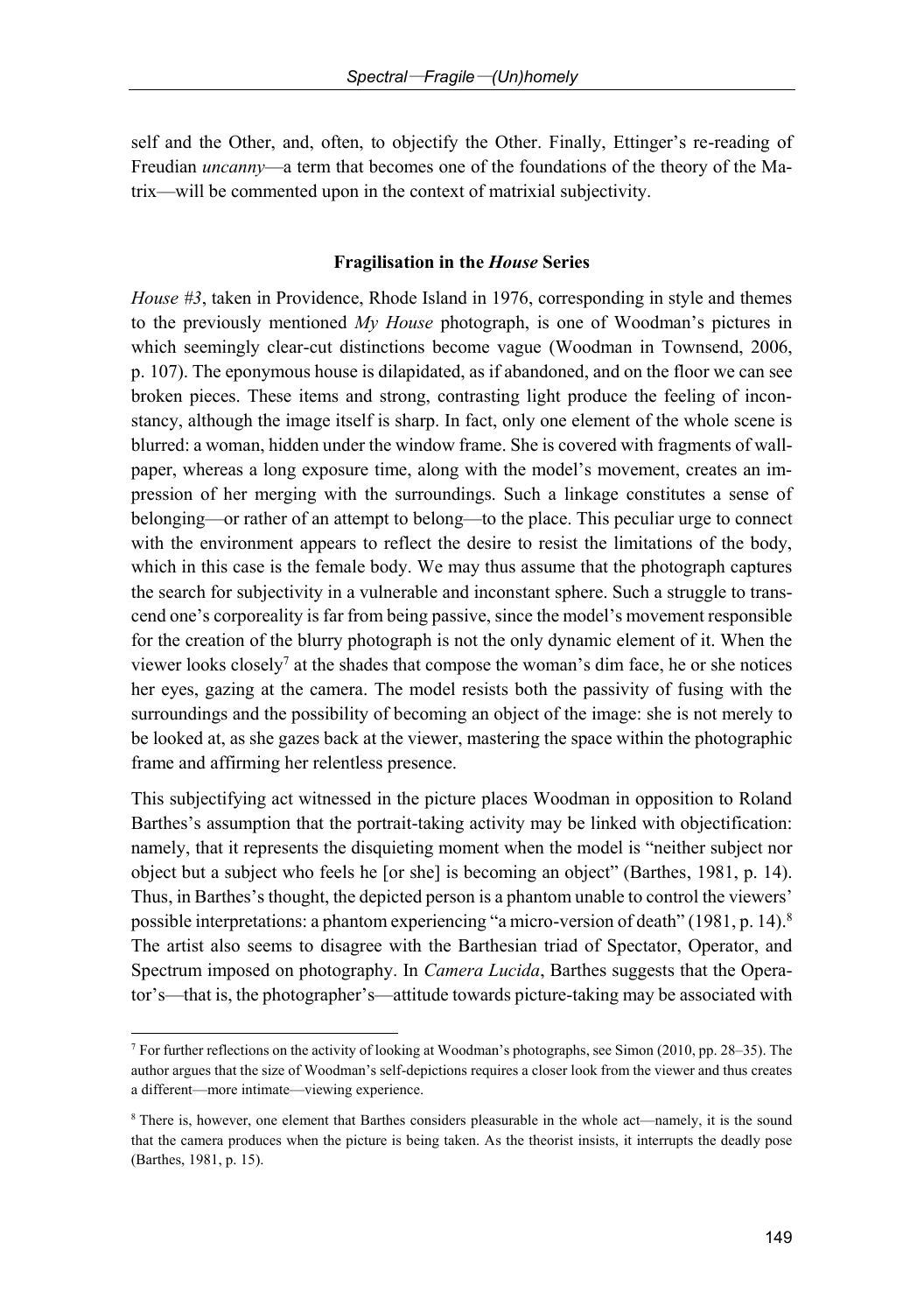the physical process of looking through the optical device, and thus enforcing his or her vision (1981, pp. 9–10). Even though he emphasises that he has never explored this perspective, his understanding of the issue appears to be strikingly simplifying: the artist is reduced to the viewfinder's gaze. It becomes even more inaccurate when Woodman's *oeuvre* is taken into consideration, for she cannot be restricted to the Operator's perspective. In fact, she is also the Spectrum, described by Barthes as the object captured in the photograph, whose name in his nomenclature not without reason implies spectrality, theatricality, and passing. He explains the assigned name by indicating its reference to the spectacle, which "adds to it that rather terrible thing which is there in every photograph: the return of the dead" (Barthes, 1981, p. 9). When asked about the reason why she appeared in most of her works, Woodman said, "It's a matter of convenience, I'm always available" (Rankin, 1998, p. 35). Yet, it may not be the only factor. Her appearance in self-depictions is the trace of the seemingly explicit boundaries between the artist and the model which are becoming blurry. It is no longer a binary choice: she fuses these two perspectives. <sup>9</sup> Still, we must not forget the third element of the Barthesian triad—the Spectator. Woodman, who simultaneously embodies the aforementioned figures, is the one who gazes at the effects of such cooperation as well. Therefore, she goes beyond the division; she not only encompasses but also transcends each element of the triad.

While for Barthes the Spectrum is at risk of being objectified or losing control entirely, the matrixial angle excludes these options. The encounter between the viewer and the Spectrum of the photograph can be portrayed by Ettinger's notion of *self-fragilisation*. It is an integral process of entering the matrixial stratum, in which "the subject encounters the other, and realizes its vulnerability, while resisting its own tendency to turn the other into an object and to return to its own paranoid abjectivity and narcissistic passive aggressivity" (Ettinger, 2009, p. 4). Consequently, this process creates a chance to relate to the *non-I* not "as an intruder," but rather as "a *partner-in-difference* of the *I*" (Ettinger, 2006a, pp. 64–65; emphasis in the original). Vulnerability and partialisation in the matrixial sense transform borders of the self—and, simultaneously, of art—into thresholds, making the Other a co-subject, instead of an object (Ettinger, 2006a, p. 56). Self-fragilisation eventuates in transcending the limits of sole witnessing; instead, one engages in *wit(h)nessing*. The subject is able to *resist* clear-cut boundaries and, as a result, to share and transform in the matrixial sphere of encounter. The notion of matrixial *resistance* differs from the general understanding of the word, since it is neither passive nor aggressive. As Ettinger claims, "[t]he subject must resist its own tendency to manipulate, appropriate, control and

 $\overline{a}$ <sup>9</sup> Claire Raymond proposes an interesting reading of Woodman's ambiguous status. Comparing *House #3* to works by Victorian women photographers Julia Margaret Cameron and Clementina Hawarden depicting children, Raymond notes that Woodman challenges the theme of the maternal gaze (Raymond, 2016, pp. 22–24). We read that "in Woodman's image the daughter seems to be trying to protect herself, belatedly, from the audience. Woodman, the photographer of this portrait as well as the subject, complicates matters of self-protection in the image. In this transference and duality of roles, she enacts the maternal gaze and acts the daughter's body, picturing the daughter as sacrificial object in the controlled time frame of the photograph, that image to which she herself is the first implicit witness" (Raymond, 2016, p. 24).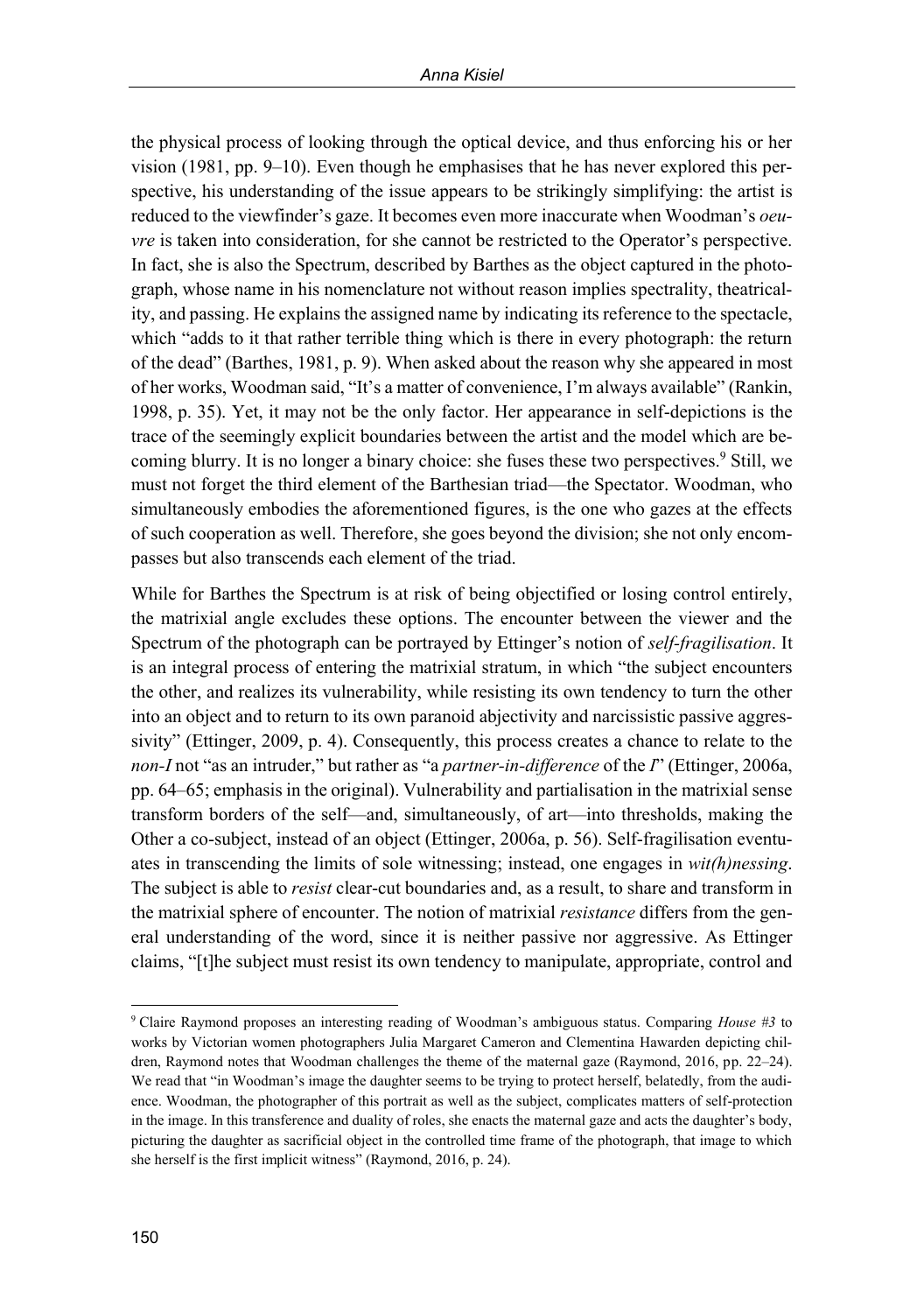abandon, and engage itself in an active struggle against its own paranoia, if 'its' I and non-I are to continue coemerging" (2009, p. 19). Therefore, these two contradictive paths cannot be reconciled, as resistance has an affirmative charge: it is "a working for, not against: a re-working for trust, again and again" (Ettinger, 2009, p. 19). This process is hence associated with both self-fragilisation and intimate proximity: proximity with oneself and openness towards others simultaneously. To resist is to relinquish one's boundaries and restrictions imposed by phallic aspects of one's subjectivity; this is the act of surrendering to the matrixial intimacy. Returning to *House #3*, the woman in the picture does not simply reconcile; she engages in the creation of a private sphere. In an Ettingerian sense, she resists the imposed limitations, simultaneously endeavouring to transcend them. The female makes herself vulnerable, challenging her own bodily boundaries and opening herself for the experience of being together. Her resistance is not directed against the Other, nor is it passive; rather, it supports the trans-formation of blurry and fragile subjectivity.

The theme of fragilising oneself in an unstable yet intimate space is continued in *House #4* from 1976 (Woodman in Townsend, 2006, p. 108). The unnatural, defamiliarised perspective and the seemingly crooked walls create a claustrophobic impression. The central female figure is fuzzy and partly hidden behind the mantel of a fireplace. Even though in this situation we do not encounter her gaze, the image is dynamic in itself, for the model is captured in an act of quasi-fusing with the scene. <sup>10</sup> Therefore, the house once more becomes the vehicle to transcend the self. The model is blurred and in a sense partialised by the mantel. Yet, there is one constant element visible—contrarily to the rest of the body, her feet are sharp, being the only body parts resisting the complete disappearance. This detail leads us to the crucial matrixial implication: blurry subjectivity does not depend on losing oneself. The matrixial stratum is based on wit(h)nessing—the act of sharing and transforming each other—and, thus, on becoming vulnerable. However, in the matrixial stratum it is not an act against the self, but rather an opportunity, since self-fragilisation is a dynamic path towards *subjectivity-as-encounter*: subjectivity constituted in togetherness.

# **Homeliness in the** *Space<sup>2</sup>***Series**

In the pictures analysed above, one of the essential elements is the process of connecting with the surroundings. The photograph from the *Space<sup>2</sup>*series taken in Providence, Rhode Island in 1976 presents a different experience (Woodman in Townsend, 2006, p. 121). The background is no longer chaotic or fragmented—it is simplified. As a result, a woman becomes the main concern. In the picture, she does not try to establish a linkage with the environment. Yet, due to her movement, her head is completely blurred, hence

<sup>10</sup> Raymond provides us with a *sui generis* backstage insight into this photograph, informing us that the mantel was not originally in the room—it was brought there by Woodman and Sloan Rankin (Raymond, 2016, p. 27). The author concludes that "Woodman, the 'ghost,' actually *taps the architectonic rhetoric of haunting*, prepossessingly possessing the house" (Raymond, 2016, p. 27; emphasis mine). Therefore, the picture appears to be dynamic on a number of levels.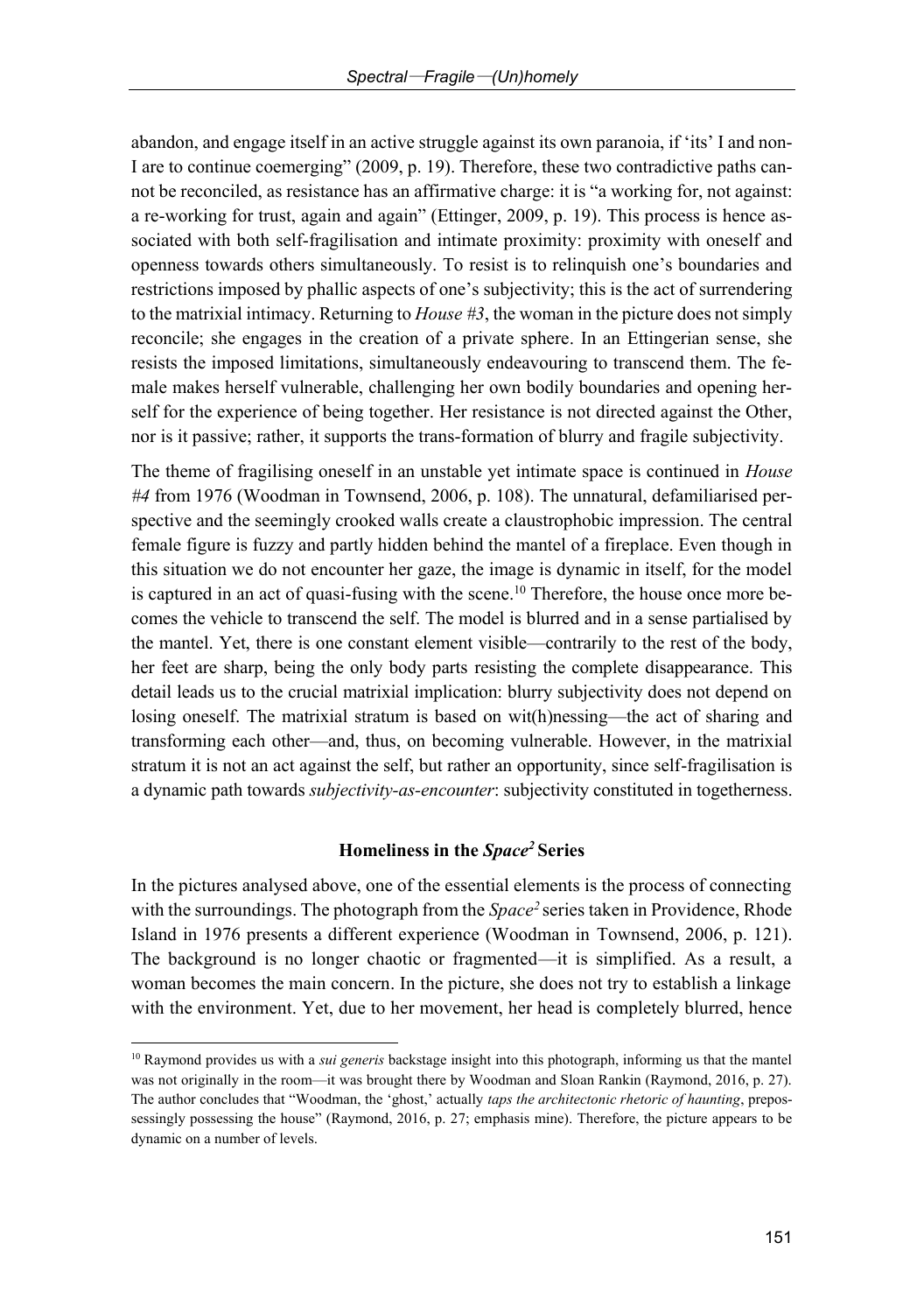the impossibility to see the model's face—a body part usually associated with one's identity. Looking at one's own portrait is identified by Roland Barthes as different from looking at a mirror. Via the medium of photography, he argues, a person sees himself or herself as someone else, which may cause anxiety (Barthes, 1981, pp. 12–13). <sup>11</sup> A similar dualism, yet interpreted differently, can be traced in Jacques Lacan's mirror stage. When a becoming subject recognises its face in the mirror for the first time, together with the full spectrum of its body, it acknowledges the reflection as other than itself, and yet identifies with this picture. <sup>12</sup> In Emmanuel Levinas, in turn, the face establishes the ethical relationship with the Other; the encounter with the fragile, naked face of the Other is interpreted as the first one, introducing responsibility, but not partnership or dialogue (see Levinas, 1969). For all three theorists, the face is presented as a fundamental element of the process of becoming a subject; in *Space<sup>2</sup>* , however, it is the face that loses clarity. In this photograph Francesca Woodman captures the invisible—an image she is not able to see in the mirror. This phenomenon corresponds to Lacan's notion of the Real, an "indivisible brute materiality" (Homer, 2005, p. 82). Since the Real eludes representation, Lacan notes that the encounter with it is "essentially the missed encounter" (Lacan, 1981, p. 55), which cannot be symbolised, comprehended, or mastered. Via the medium of photography, Woodman appears to gain a momentary access to the impossible image of her face in movement. What we wit(h)ness is, to use Ettinger's expression, an "almost-impossible encounter" (2006c, p. 152) with the Real of the blurred faciality. Woodman does not allow mis-recognition or objectification in her spectral project; instead, via the rehearsal of her body and the visual possibilities of the medium, she tries to grasp that which goes beyond representation.<sup>13</sup>

Where does Woodman's entanglement in the play of dis-appearance lead us? In another picture from the *Space<sup>2</sup>* series, taken between 1975 and 1976, we re-encounter a female model, whose naked body is captured in a standstill, including hands and feet (Woodman in Townsend, 2006, p. 118). Yet, her face is blurred due to the rapid movement of her head, similarly to the previously shown photograph from the same series. She poses in an empty room, except for the receptacle resembling an aquarium, within which most of her body remains. She clings to the glass wall and only her left hand reaches out to touch the outer surface. The transparent box is to make her fully visible, but she does not try to hide. Simultaneously, she does not attempt to appropriate the space. Rather, she examines its boundaries with her hands and skin. Neither present nor absent but somewhere in between, her ghostly figure resists the stability and lucidity of the occupied place.

<sup>&</sup>lt;sup>11</sup> Barthes further associates such disquietude with a theme of the double, as a disturbing mythic element of the pre-photographic times.

 $12$  See Lacan (2006, pp. 75–81). For more information about photography in the context of Lacan, see Iskin (1997, pp. 43–66).

<sup>&</sup>lt;sup>13</sup> Interestingly, Griselda Pollock diagnoses Bracha L. Ettinger's art as "[directing] us aesthetically away from content towards *gesture*" (2013, p. 3; emphasis in the original), which appears to be applicable also to Francesca Woodman's images, concerned less with representation and more with a rehearsal of boundaries of the medium of photography and her own corporeality as a model.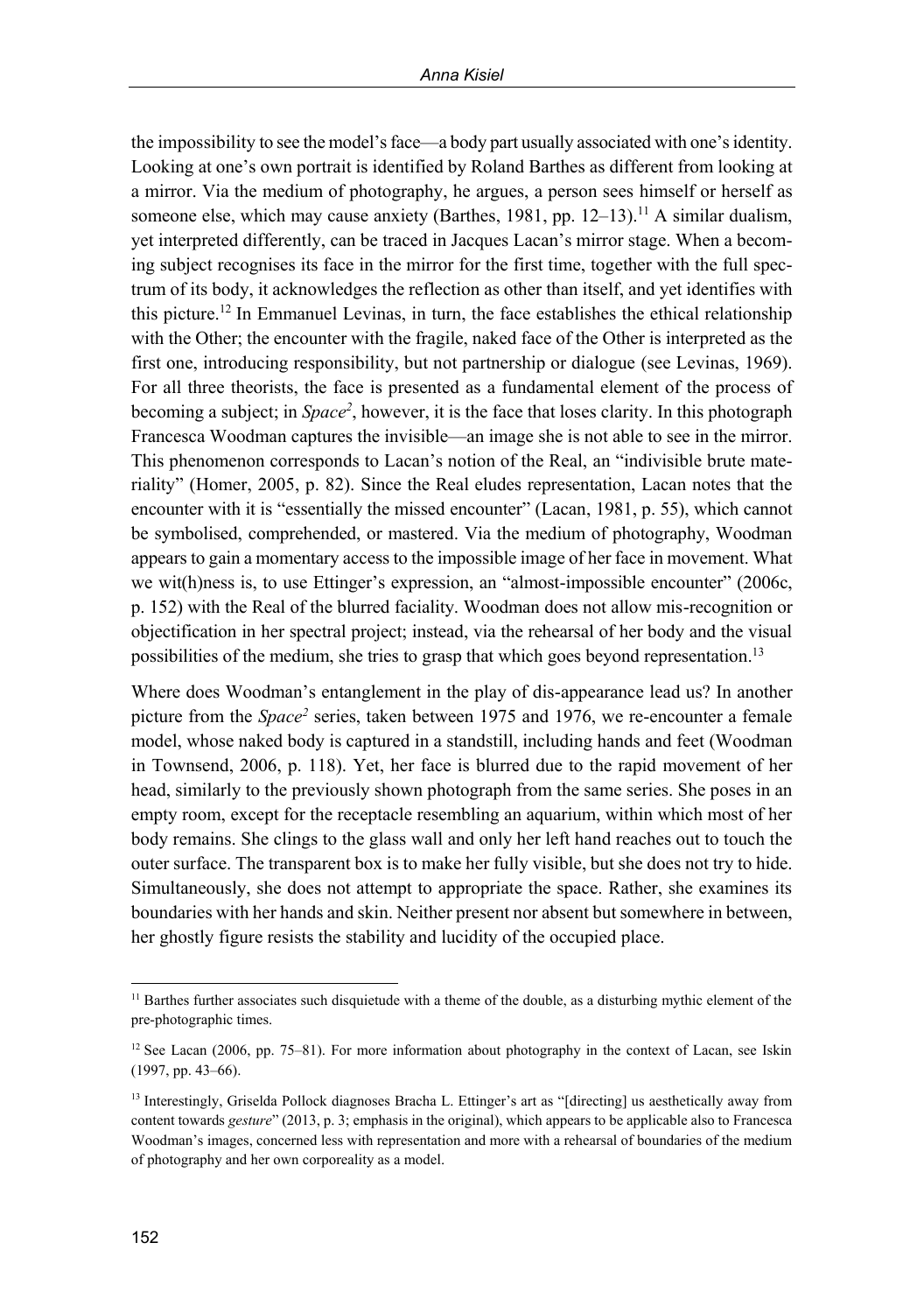While observing the space in the above picture, we may recall Freud's famous notion of the *uncanny*. The interior, in particular the cuboid, is far from being intimate or cosy; instead, it is raw and revealing. Despite such striking transparency, the viewer can experience twofold unease. On the one hand, one can feel that this scene ought not to be gazed at—that somehow the act of looking violates undefined privacy, balancing on the edge of voyeurism. On the other, the face of the woman remains concealed, leaving the spectator unfulfilled. Yet, as Freud notes, referring to the etymology of the uncanny, "*Unheimlich* is in some way or other a sub-species of *heimlich*" (2001, p. 226; emphasis in the original). When discussing the ambiguity of the term, in both language and psychoanalysis, Freud claims that uncanniness is not about fear in itself; it concerns the return of something that should have been left in the state of being unremembered: a repressed experience that used to be familiar. He clarifies it on the example of some people's fear of waking up in a coffin, realising they have been buried alive: "And yet psycho-analysis has taught us that this terrifying phantasy is only a transformation of another phantasy which had originally nothing terrifying about it at all, but was qualified by a certain lasciviousness—the phantasy, I mean, of intra-uterine existence" (2001, p. 244). Freud therefore makes a difference between experiences that cause anxiety twice—before repression and as a result of it—and ones that provoke anxiety only when repressed. The other type is connected with the female body, identified as at the same time homely, originary, and universal—as it is the site where all human beings emerge—and uncanny (Freud, 2001, p. 245).

The uncanny has a major influence on two Ettingerian notions—the matrixial complex and matrixial co-subjectivity. When discussing the Freudian distinction into two types of experiences causing anxiety, Ettinger points out that in the latter one, associated with feminine corporeality, we can trace the matrixial—or maternal womb / intrauterine complex (Ettinger, 2006a, p. 47). Having linked this concept to the matrixial phantasy, the theorist observes:

While *castration phantasy* is *frightening at the point of the emergence of the original experience before* its repression, the *matrixial phantasy* (from *matrice*, for womb) is not frightening at the point of its original emergence, but becomes frightening when the experience is repressed. . . . Thus for both complexes the same affect, that of anxiety, accompanies the return of the repressed. (Ettinger, 2006a, p. 47; emphasis in the original)

This excerpt demonstrates Ettinger's indebtedness to Freud's account of the uncanny, but also her attempts to fill the blank spots of classical psychoanalysis concerning femininity.<sup>14</sup> The ambiguous structure of the uncanny is also implicit in the Ettingerian notion of matrixial subjectivity. As it has been mentioned before, one of Ettinger's inspirations is the intrauterine phase along with the encounter-event of pregnancy. Griselda Pollock stresses that

<sup>&</sup>lt;sup>14</sup> For Ettinger's analysis of the uncanny in Freud and its significance for the matrixial theory, see Ettinger (2006a, pp. 41–90).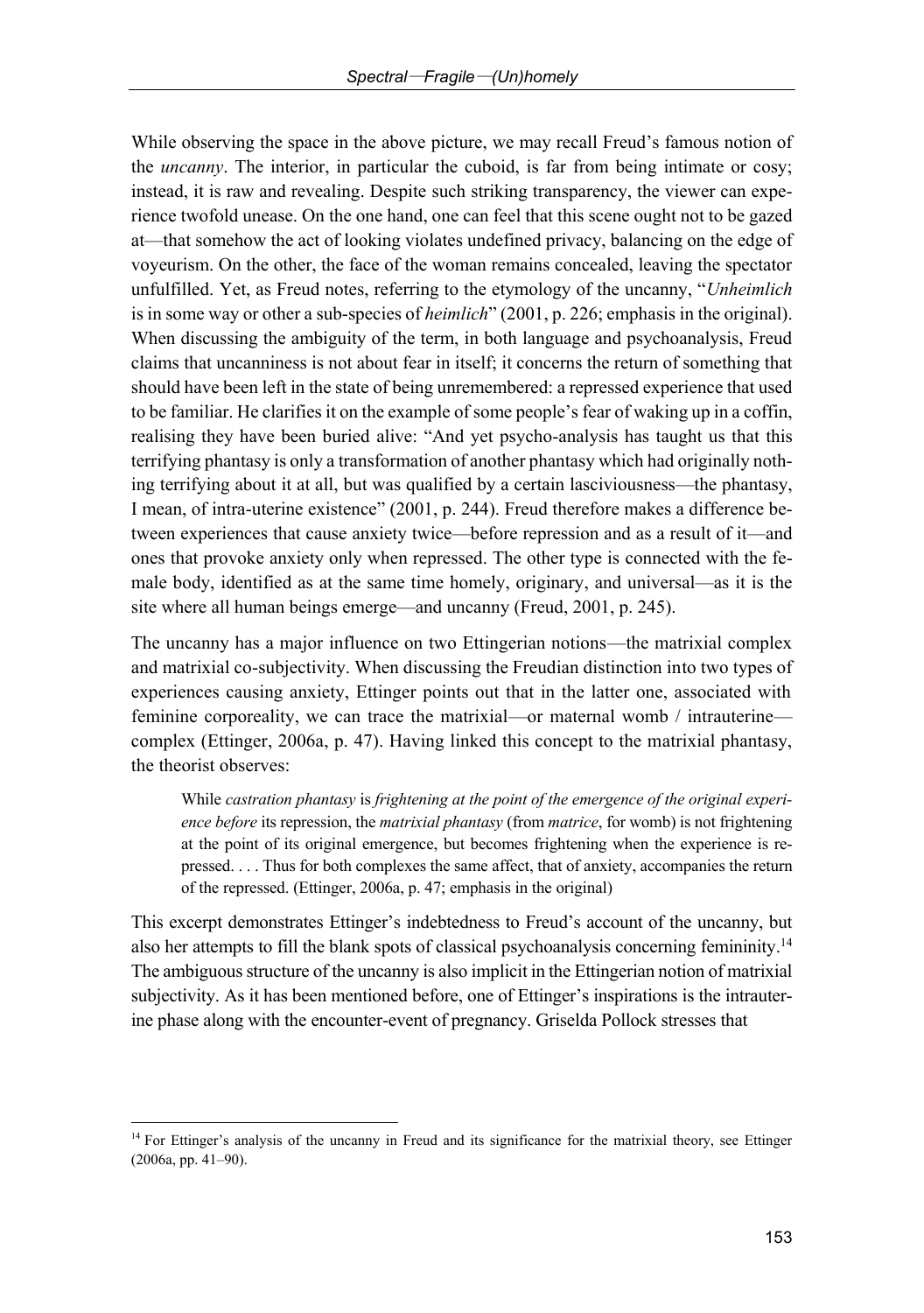[t]here is nothing cosy about the situation of matrixial co-subjectivity. It is the pathway of transmitted trauma, hatred, anxiety, or fear as much as it can become the basis for theorizing the way in which *what is not me can none the less affect me*, and in which *I can handle affects that are not mine*. (2006a, p. 109; emphasis mine)

Matrixial subjectivity is thus not blissful and friendly *per se*, but distressing, as it provides the opportunity to sense the traces of the Other's experiences. This originary type of subjectivity formation—beyond and before Oedipus and castration—is grounded upon encounter, proximity, fragility, and openness, precariously close to fusion. It is ambiguously *Un-heimlich*: both homely and disruptive, simultaneously humanising and traumatising, and never singular, as it is made possible only in togetherness.

### **Spectral Togetherness**

This article has explored Francesca Woodman's spectral art, with special emphasis put on such issues as resistance to distinctions (including the Barthesian triad, and dichotomies of me vs. the Other and subject vs. object) and the emergence of another kind of subjectivity. Barthes's search for the essence of photography, Lacanian mirror phase, Levinasian reflections on an encounter with the face, and Freud's conceptualisation of the uncanny have paved the way for challenging the dominant readings Woodman's indefinite, ghostly images from *House* and *Space<sup>2</sup>* series are subject to. I have turned to Bracha L. Ettinger's reconsideration of psychoanalysis in such notions as self-fragilisation, resistance, and matrixial subjectivity so as to show that Woodman's disruptive photographs can—and, indeed, should—be interpreted in an affirmative frame, since they can provide the space for blurry subjectivity based on togetherness, non-passivity, and vulnerability.

Francesca Woodman returns, over and over again, to the spaces that seem to be neither homely nor friendly, and yet there is something familiar in them. Never complete, always almost-present, almost-in-flesh, she haunts these locations in order to establish linkages with them. Although she sacrifices a part of her-self while becoming a spectral, fragile, and un-homely figure, what she gains is a tangible connection with the sphere in which seemingly stable borderlines—of her body, of space, of art, of the discourse—lose relevance.

#### **References**

- Barthes, R. (1981). *Camera lucida: Reflections on photography*. (R. Howard, Trans.). New York, NY: Hill and Wang.
- Ettinger, B. L. (1993). Woman-other-thing: A matrixial touch. In B. L. Ettinger. *Matrix – Borderlines* (pp. 11–18). Oxford, UK: Museum of Modern Art.
- Ettinger, B. L. (2006a). The matrixial gaze. In B. L. Ettinger, *The matrixial borderspace* (pp. 41–90). B. Massumi (Ed.). Minneapolis: University of Minnesota Press.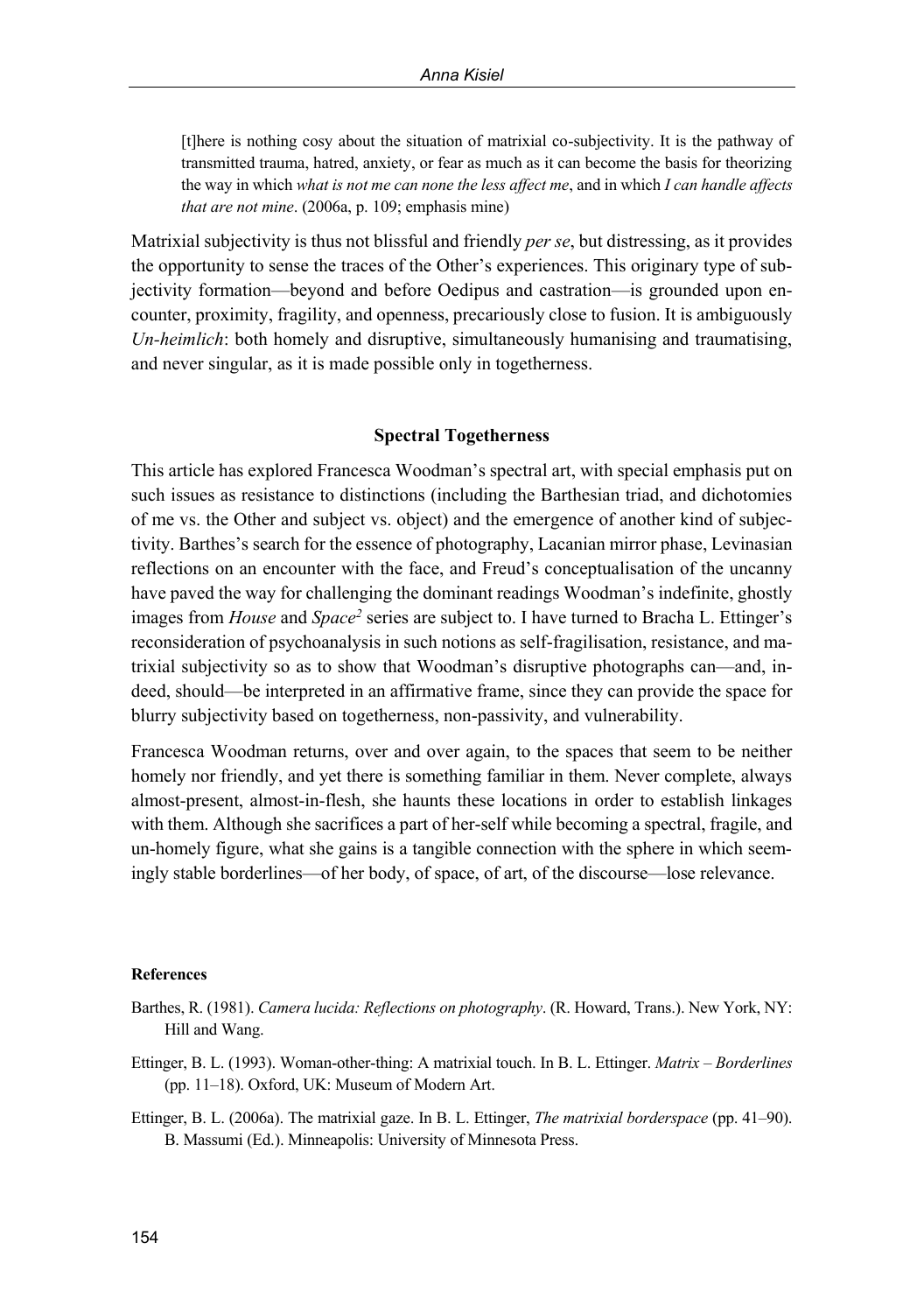- Ettinger, B. L. (2006b). Weaving a woman artist with-in the matrixial encounter-event. In B. L. Ettinger, *The matrixial borderspace* (pp. 173–198). B. Massumi (Ed.). Minneapolis: University of Minnesota Press.
- Ettinger, B. L. (2006c). Wit(h)nessing trauma and the matrixial gaze. In B. L. Ettinger, *The matrixial borderspace* (pp. 123–155). B. Massumi (Ed.). Minneapolis: University of Minnesota Press.
- Ettinger, B. L. (2009). Fragilization and resistance. *Studies in the Maternal, 1*(2). Retrieved April 16, 2013 from http://www.mamsie.bbk.ac.uk/back\_issues/issue\_two/documents/Bracha1.pdf
- Freud, S. (2001). The 'uncanny'. In S. Freud, *The standard edition of the complete psychological works of Sigmund Freud. Volume XVII (1917–1919)* (pp. 219–252)*.* (J. Strachey & A. Freud, Trans.). London, UK: Vintage Books, Hogarth Press, and The Institute of Psychoanalysis.
- Homer, S. (2005). *Jacques Lacan*. London, UK: Routledge.
- Iskin, R. E. (1997). In the light of images and the shadow of technology: Lacan, photography and subjectivity. *Discourse, 19*(3): 43–66.
- Lacan, J. (1981). Tuché and automaton. In J. Lacan, *The seminar of Jacques Lacan. Book XI: The four fundamental concepts of psychoanalysis*. J.-A. Miller, (Ed.). (A. Sheridan, Trans.). New York, NY: W. W. Norton & Company: 53–64.
- Lacan, J. (2006). The mirror stage as formative of the *I* function as revealed in psychoanalytic experience. In J. Lacan, *Écrits* (pp. 75–81). (B. Fink, H. Fink, & R. Grigg, Trans.). London, UK: W. W. Norton & Company.
- Levinas, E. (1969). *Totality and infinity: An essay on exteriority*. (A. Lingis, Trans.). Pittsburgh, PA: Duquesne University Press.
- Liu, J.-C. (2004). Francesca Woodman's self-images: Transforming bodies in the space of femininity. *Woman's Art Journal, 25*(1), 26–31.
- Phelan, P. (2002). Francesca Woodman's photography: Death and the image one more time. *Signs, 27*(4), 979–1004.
- Pollock, G. (2006a). Beyond Oedipus: Feminist thought, psychoanalysis, and mythical figurations of the feminine. In V. Zajko & M. Leonard (Eds.), *Laughing with Medusa: Classical myth and feminist thought* (pp. 67–117). Oxford, UK: Oxford University Press.
- Pollock, G. (2006b). Introduction. Femininity: Aporia or sexual difference? In B. L. Ettinger, *The matrixial borderspace* (pp. 1–38). B. Massumi (Ed.). Minneapolis: University of Minnesota Press.
- Pollock, G. (2009). Mother trouble: The maternal-feminine in phallic and feminist theory in relation to Bracha Ettinger's elaboration of matrixial ethics/aesthetics. *Studies in the Maternal, 1*(1). Retrieved November 29, 2013 from http://www.mamsie.bbk.ac.uk/back\_issues/issue\_one/ GriseldaPollock.pdf
- Pollock, G. (2013). *After-affects / after-images: Trauma and aesthetic transformation in the virtual feminist museum*. Manchester, UK: Manchester University Press.
- Rankin, S. (1998). Peach mumble—Ideas cooking. In H. Chandès (Ed.), *Francesca Woodman* (pp. 33–40). Paris, France: Fondation Cartier pour l'art contemporain and Scalo.
- Raymond, C. (2016). *Francesca Woodman and the Kantian sublime*. London, UK: Routledge.